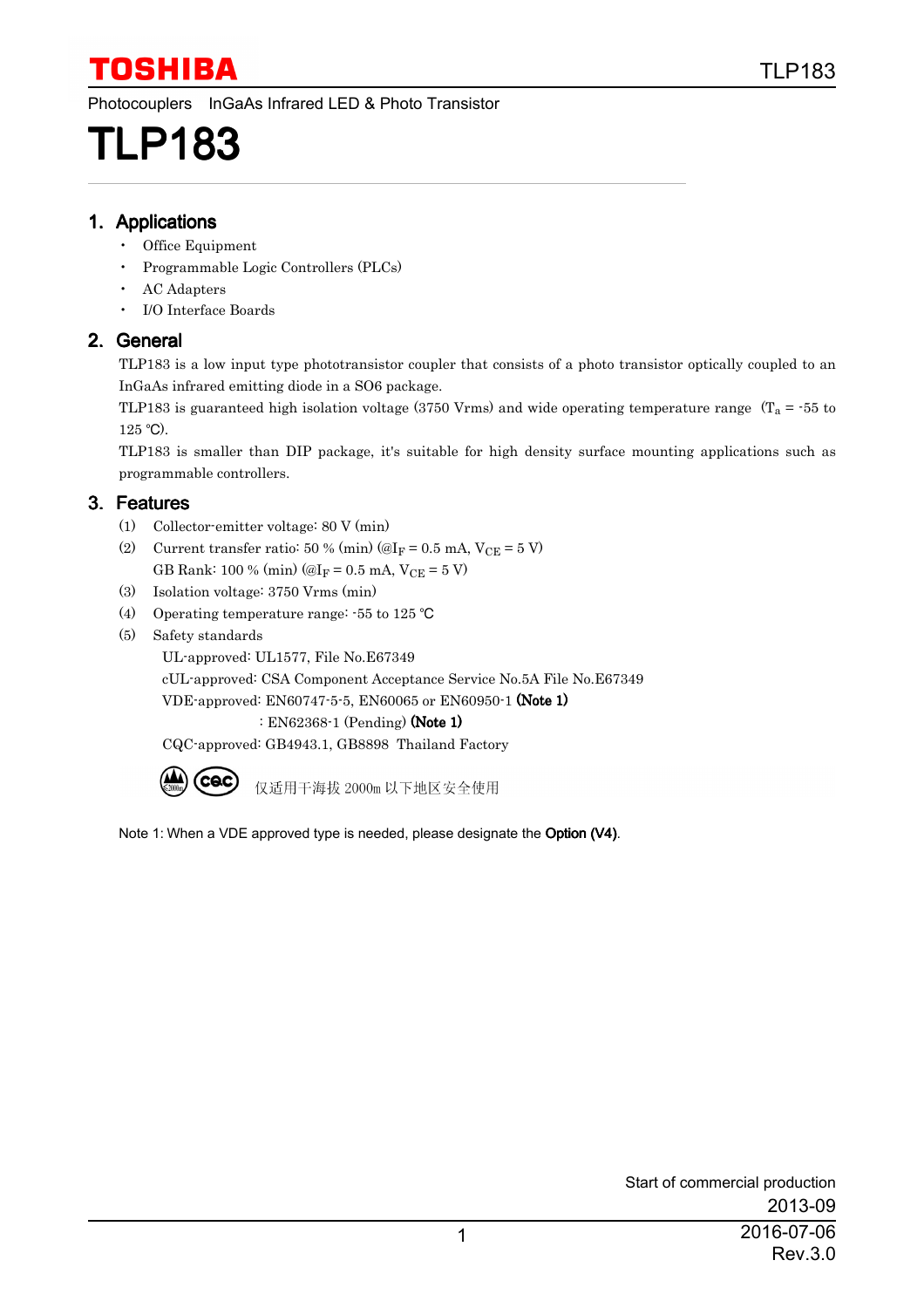## 4. Packaging and Pin Assignment



#### 5. Mechanical Parameters

| Characteristics              | Min | Unit |
|------------------------------|-----|------|
| Creepage distances           | 5.0 | mm   |
| Clearance                    | 5.0 |      |
| Internal isolation thickness | 04  |      |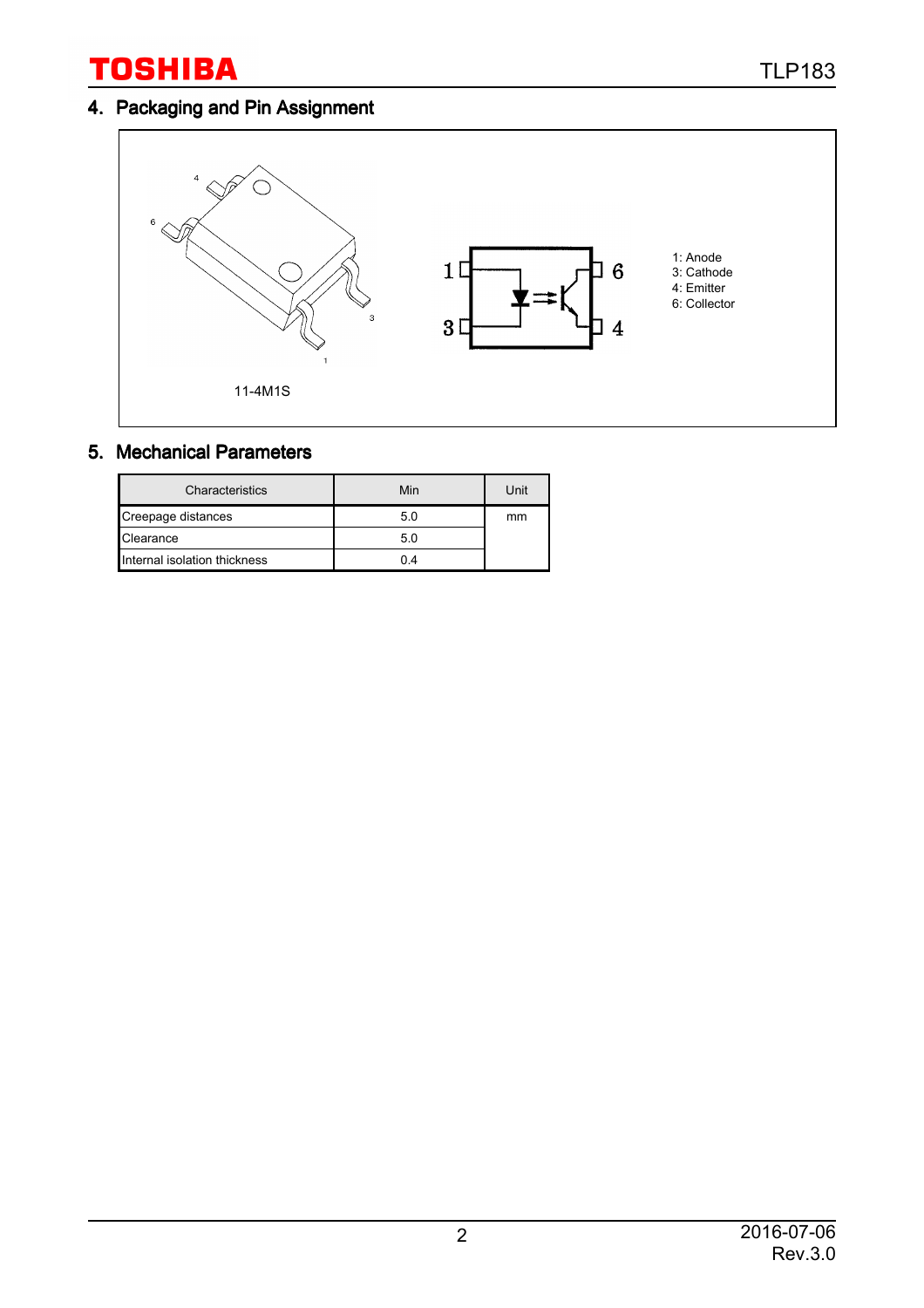#### 6. Absolute Maximum Ratings (Note) (Unless otherwise specified,  $T_a = 25 \degree C$ )

|            | Characteristics                         |                            | Symbol                       | <b>Note</b> | Rating       | Unit                |
|------------|-----------------------------------------|----------------------------|------------------------------|-------------|--------------|---------------------|
| <b>LED</b> | Input forward current                   |                            | IF.                          |             | 50           | mA                  |
|            | Input forward current derating          | $(T_a \ge 90 °C)$          | $\Delta I_F/\Delta T_a$      |             | $-1.5$       | $mA$ <sup>°</sup> C |
|            | Input forward current (pulsed)          |                            | $I_{FP}$                     | (Note 1)    | 1            | A                   |
|            | Input reverse voltage                   |                            | $\mathsf{V}_\mathsf{R}$      |             | 5            | $\vee$              |
|            | Junction temperature                    |                            | $T_i$                        |             | 125          | °C                  |
| Detector   | Collector-emitter voltage               |                            | V <sub>CEO</sub>             |             | 80           | $\vee$              |
|            | Emitter-collector voltage               |                            | V <sub>ECO</sub>             |             | 7            | $\vee$              |
|            | Collector current                       |                            | $I_{\rm C}$                  |             | 50           | mA                  |
|            | Collector power dissipation             |                            | $P_C$                        |             | 150          | mW                  |
|            | Collector power dissipation<br>derating | $(T_a \geq 25 \degree C)$  | $\Delta P_C/\Delta T_a$      |             | $-1.5$       | mW/°C               |
|            | Junction temperature                    |                            | $T_i$                        |             | 125          | $^{\circ}C$         |
|            | Common   Operating temperature          |                            | ${\mathsf T}_{\mathsf{opr}}$ |             | $-55$ to 125 | °C                  |
|            | Storage temperature                     |                            | ${\sf T}_{\sf stg}$          |             | -55 to 125   | °C                  |
|            | Lead soldering temperature              | (10 s)                     | $\mathsf{T}_{\mathsf{sol}}$  |             | 260          | °C                  |
|            | Total power dissipation                 |                            | $P_T$                        |             | 200          | mW                  |
|            | Total power dissipation<br>derating     | $(T_a \geq 25 \degree C)$  | $\Delta P_T/\Delta T_A$      |             | $-2.0$       | mW/°C               |
|            | <b>Isolation voltage</b>                | AC, 60 s, R.H. $\leq 60$ % | $BV_S$                       | (Note 2)    | 3750         | Vrms                |

Note: Using continuously under heavy loads (e.g. the application of high temperature/current/voltage and the significant change in temperature, etc.) may cause this product to decrease in the reliability significantly even if the operating conditions (i.e. operating temperature/current/voltage, etc.) are within the absolute maximum ratings.

Please design the appropriate reliability upon reviewing the Toshiba Semiconductor Reliability Handbook ("Handling Precautions"/"Derating Concept and Methods") and individual reliability data (i.e. reliability test report and estimated failure rate, etc).

- Note 1: Pulse width  $(PW) \le 0.1$  ms,  $f = 100$  Hz
- Note 2: This device is considered as a two-terminal device: Pins 1 and 3 are shorted together, and pins 4 and 6 are shorted together.

#### 7. Electrical Characteristics (Unless otherwise specified,  $T_a = 25 \degree C$ )

|            | Characteristics                        | Symbol         | <b>Note</b> | <b>Test Condition</b>                   | Min | Typ. | Max  | Unit   |
|------------|----------------------------------------|----------------|-------------|-----------------------------------------|-----|------|------|--------|
| <b>LED</b> | Input forward voltage                  | VF             |             | $I_F = 10 \text{ mA}$                   | 1.1 | 1.25 | 1.4  | $\vee$ |
|            | Input reverse current                  | <sup>I</sup> R |             | $V_R = 5 V$                             |     |      | 5    | μA     |
|            | Input capacitance                      | $C_t$          |             | $V = 0 V$ , $f = 1 MHz$                 |     | 30   |      | pF     |
| Detector   | Collector-emitter breakdown<br>voltage | $V_{(BR)CEO}$  |             | $Ic = 0.5$ mA                           | 80  |      |      | $\vee$ |
|            | Emitter-collector breakdown<br>voltage | $V_{(BR)ECO}$  |             | $I_F = 0.1$ mA                          | 7   |      |      | V      |
|            | Dark Current                           | <b>I</b> DARK  |             | $V_{CF}$ = 48 V                         |     | 0.01 | 0.08 | μA     |
|            |                                        |                |             | $V_{CE}$ = 48 V, T <sub>a</sub> = 85 °C |     | 2    | 50   |        |
|            | Collector-emitter capacitance          | $C_{CE}$       |             | $V = 0 V$ , $f = 1 MHz$                 |     | 10   |      | рF     |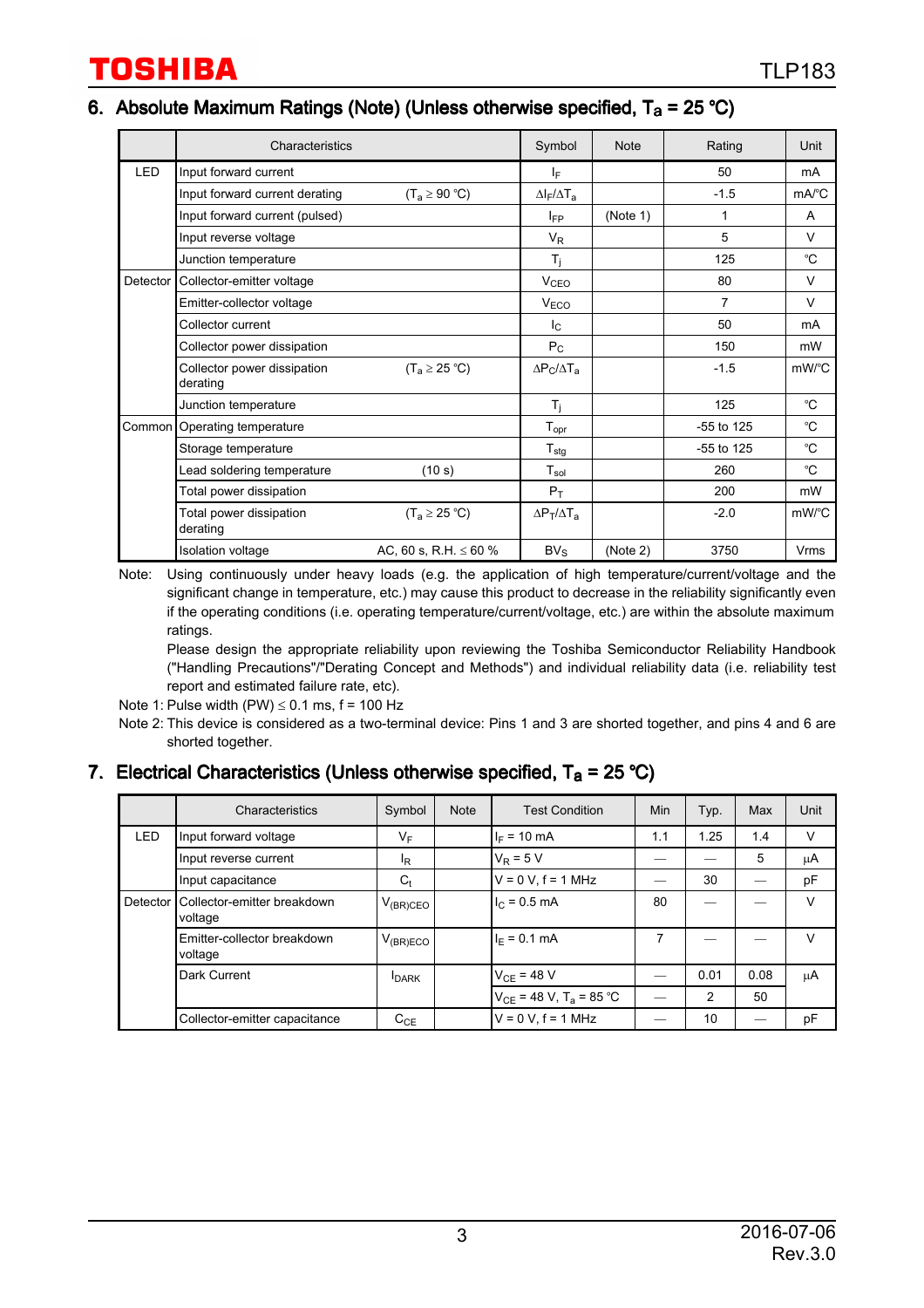#### 8. Coupled Electrical Characteristics (Unless otherwise specified,  $T_a = 25 \degree C$ )

| Characteristics                      | Symbol           | <b>Note</b> | <b>Test Condition</b>                   | Min | Typ. | Max | Unit   |
|--------------------------------------|------------------|-------------|-----------------------------------------|-----|------|-----|--------|
| Current transfer ratio               | $I_C/I_F$        |             | (Note 1) $ I_F = 5$ mA, $V_{CE} = 5$ V  | 50  |      | 600 | %      |
|                                      |                  |             | $I_F$ = 5 mA, $V_{CF}$ = 5 V, Rank GB   | 100 |      | 600 |        |
|                                      |                  |             | $I_F = 0.5$ mA, $V_{CF} = 5$ V          | 50  |      | 600 |        |
|                                      |                  |             | $I_F = 0.5$ mA, $V_{CF} = 5$ V, Rank GB | 100 |      | 600 |        |
| Saturated current transfer ratio     | $I_C/I_{F(sat)}$ |             | $I_F = 1$ mA, $V_{CF} = 0.4$ V          |     | 60   |     |        |
|                                      |                  |             | $I_F = 1$ mA, $V_{CF} = 0.4$ V, Rank GB | 30  |      |     |        |
| Collector-emitter saturation voltage | $V_{CE(sat)}$    |             | $I_C = 2.4$ mA, $I_F = 8$ mA            |     |      | 0.3 | $\vee$ |
|                                      |                  |             | $I_C = 0.2$ mA, $I_F = 1$ mA            |     | 0.2  |     |        |
|                                      |                  |             | $I_C = 0.2$ mA, $I_F = 1$ mA, Rank GB   |     |      | 0.3 |        |
| <b>IOFF-state collector current</b>  | IC(off)          |             | $V_F = 0.7 V$ , $V_{CF} = 48 V$         |     |      | 10  | μA     |

Note 1: See Table 8.1 for current transfer ratio.

#### Table 8.1 Current Transfer Ratio (CTR) Rank (Note) (Unless otherwise specified,  $T_a = 25 \degree C$ )

| Rank         | Rank<br>short<br>code | <b>Note</b> | <b>Test Condition</b>                    | $I_C/I_F$<br>(min) | Current transfer ratio   Current transfer ratio<br>$I_C/I_F$<br>(max) | Marking of<br>classification | Unit |
|--------------|-----------------------|-------------|------------------------------------------|--------------------|-----------------------------------------------------------------------|------------------------------|------|
| <b>Blank</b> |                       |             | $I_F = 5$ mA, $V_{CE} = 5$ V             | 50                 | 600                                                                   | Blank, YE, GR, GB,           | $\%$ |
|              |                       |             | $I_F = 0.5$ mA, $V_{CE} = 5$ V           |                    |                                                                       | BL, Y+, G, G+, B             |      |
| Y            |                       |             | $I_F = 5$ mA, $V_{CE} = 5$ V             | 50                 | 150                                                                   | <b>YE</b>                    |      |
|              |                       |             | $I_F = 0.5$ mA, $V_{CE} = 5$ V           |                    |                                                                       |                              |      |
| <b>GR</b>    |                       |             | $I_F = 5$ mA, $V_{CE} = 5$ V             | 100                | 300                                                                   | <b>GR</b>                    |      |
|              |                       |             | $I_F = 0.5$ mA, $V_{CE} = 5$ V           |                    |                                                                       |                              |      |
| <b>GB</b>    |                       |             | $I_F = 5$ mA, $V_{CF} = 5$ V             | 100                | 600                                                                   | GB                           |      |
|              |                       |             | $I_F = 0.5$ mA, $V_{CF} = 5$ V           |                    |                                                                       |                              |      |
| <b>BL</b>    |                       |             | $I_F = 5$ mA, $V_{CF} = 5$ V             | 200                | 600                                                                   | BL                           |      |
|              |                       |             | $I_F = 0.5$ mA, $V_{CE} = 5$ V           |                    |                                                                       |                              |      |
| YH           |                       |             | $I_F = 0.5$ mA, $V_{CE} = 5$ V           | 75                 | 150                                                                   | $Y +$                        |      |
| <b>GRL</b>   | GL                    |             | (Note 1) $ I_F = 0.5$ mA, $V_{CE} = 5$ V | 100                | 200                                                                   | G                            |      |
| <b>GRH</b>   | GH                    |             | (Note 1) $I_F = 0.5$ mA, $V_{CF} = 5$ V  | 150                | 300                                                                   | $G+$                         |      |
| <b>BLL</b>   | B                     |             | (Note 1) $ I_F = 0.5$ mA, $V_{CF} = 5$ V | 200                | 400                                                                   | B                            |      |

Note: Specify both the part number and a rank in this format when ordering. Example: TLP183(GB,E For safety standard certification, however, specify the part number alone. Example: TLP183(GB,E → TLP183

Note1: A rank in the order name is sometimes omitted like above "Rank short code".

#### 9. Isolation Characteristics (Unless otherwise specified,  $T_a = 25 \degree C$ )

| Characteristics                     | Symbol          | <b>Note</b> | <b>Test Condition</b>                                             | Min | Typ.  | Max | Unit |
|-------------------------------------|-----------------|-------------|-------------------------------------------------------------------|-----|-------|-----|------|
| Total capacitance (input to output) | $C_{\rm S}$     |             | (Note 1) $ V_S = 0 V$ , f = 1 MHz                                 |     | 0.8   |     | рF   |
| Isolation resistance                | $R_{\rm S}$     |             | (Note 1) $ V_S = 500 V$ , R.H. $\leq 60 \%$<br>$1 \times 10^{12}$ |     | 1014  |     | Ω    |
| Isolation voltage                   | BV <sub>S</sub> |             | (Note 1) $ AC, 60$ s                                              |     |       |     | Vrms |
|                                     |                 |             | AC, 1 s in oil                                                    |     | 10000 |     |      |
|                                     |                 |             | DC, 60 s in oil                                                   |     | 10000 |     | Vdc  |

Note 1: This device is considered as a two-terminal device: Pins 1 and 3 are shorted together, and pins 4 and 6 are shorted together.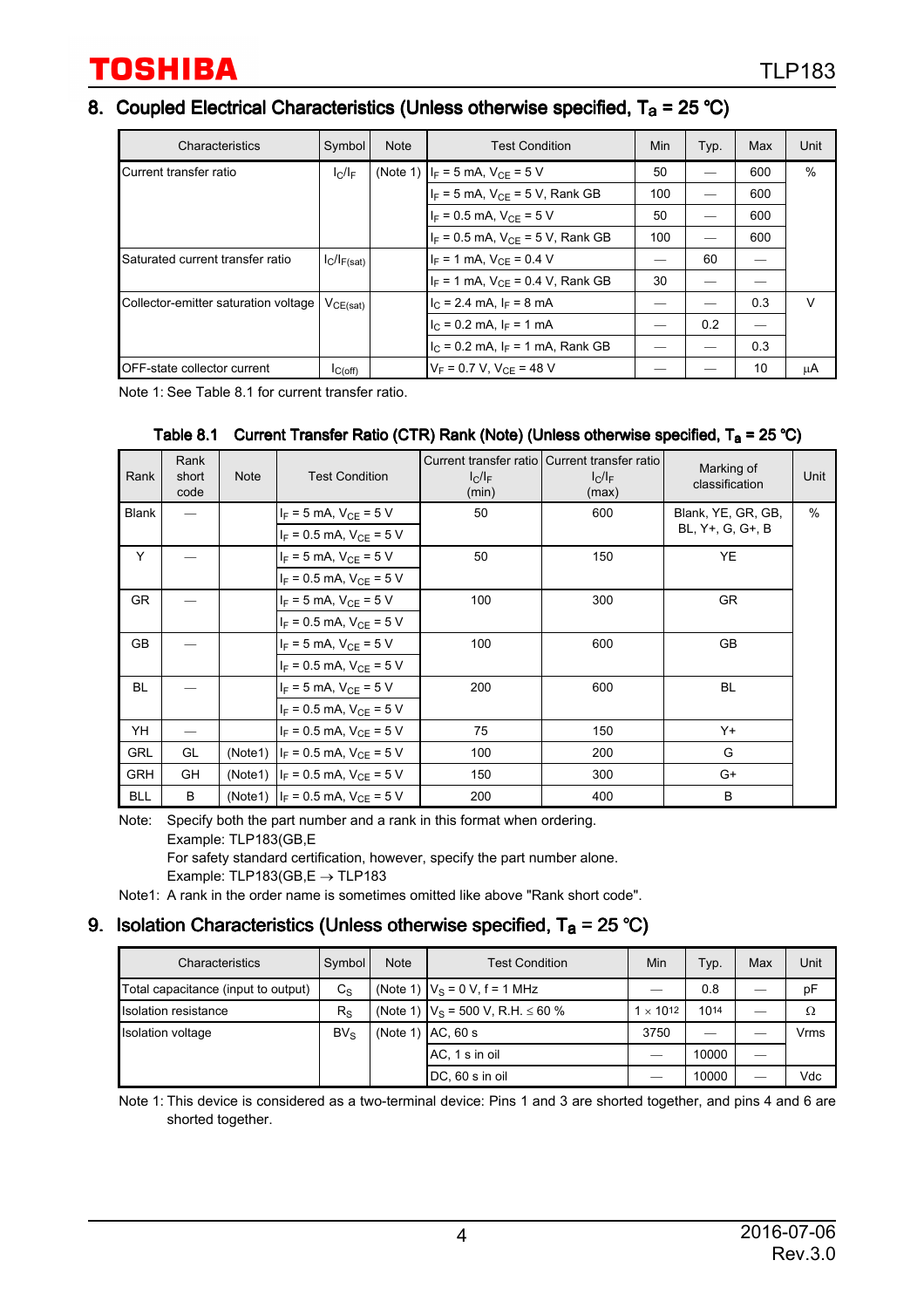## 10. Switching Characteristics (Unless otherwise specified,  $T_a = 25 \degree C$ )

| Characteristics  | Symbol        | <b>Note</b> | <b>Test Condition</b>                                                     | Min | Typ. | Max | Unit    |
|------------------|---------------|-------------|---------------------------------------------------------------------------|-----|------|-----|---------|
| <b>Rise time</b> | t,            |             | $V_{CC}$ = 10 V, I <sub>C</sub> = 2 mA,                                   |     | 2    |     | $\mu$ S |
| Fall time        | $t_f$         |             | $R_1 = 100 \Omega$                                                        |     | 3    |     |         |
| Turn-on time     | $t_{on}$      |             |                                                                           |     | 3    |     |         |
| Turn-off time    | $t_{\rm off}$ |             |                                                                           |     | 3    |     |         |
| Turn-on time     | $t_{on}$      |             | See Fig. 10.1                                                             |     | 1.3  |     |         |
| Storage time     | $t_{\rm s}$   |             | $R_L$ = 1.9 kΩ, V <sub>CC</sub> = 5 V,<br>$I_F = 16 \text{ mA}$           | _   | 20   |     |         |
| Turn-off time    | $t_{\rm off}$ |             |                                                                           |     | 35   |     |         |
| Turn-on time     | $t_{on}$      |             | See Fig. 10.1<br>$R_1 = 4.7 k\Omega$ , $V_{CC} = 5 V$ ,<br>$I_F = 1.6$ mA | --  | 4    |     |         |
| Storage time     | $t_{\rm s}$   |             |                                                                           |     | 7    |     |         |
| Turn-off time    | $\rm t_{off}$ |             |                                                                           |     | 30   |     |         |



Fig. 10.1 Switching Time Test Circuit and Waveform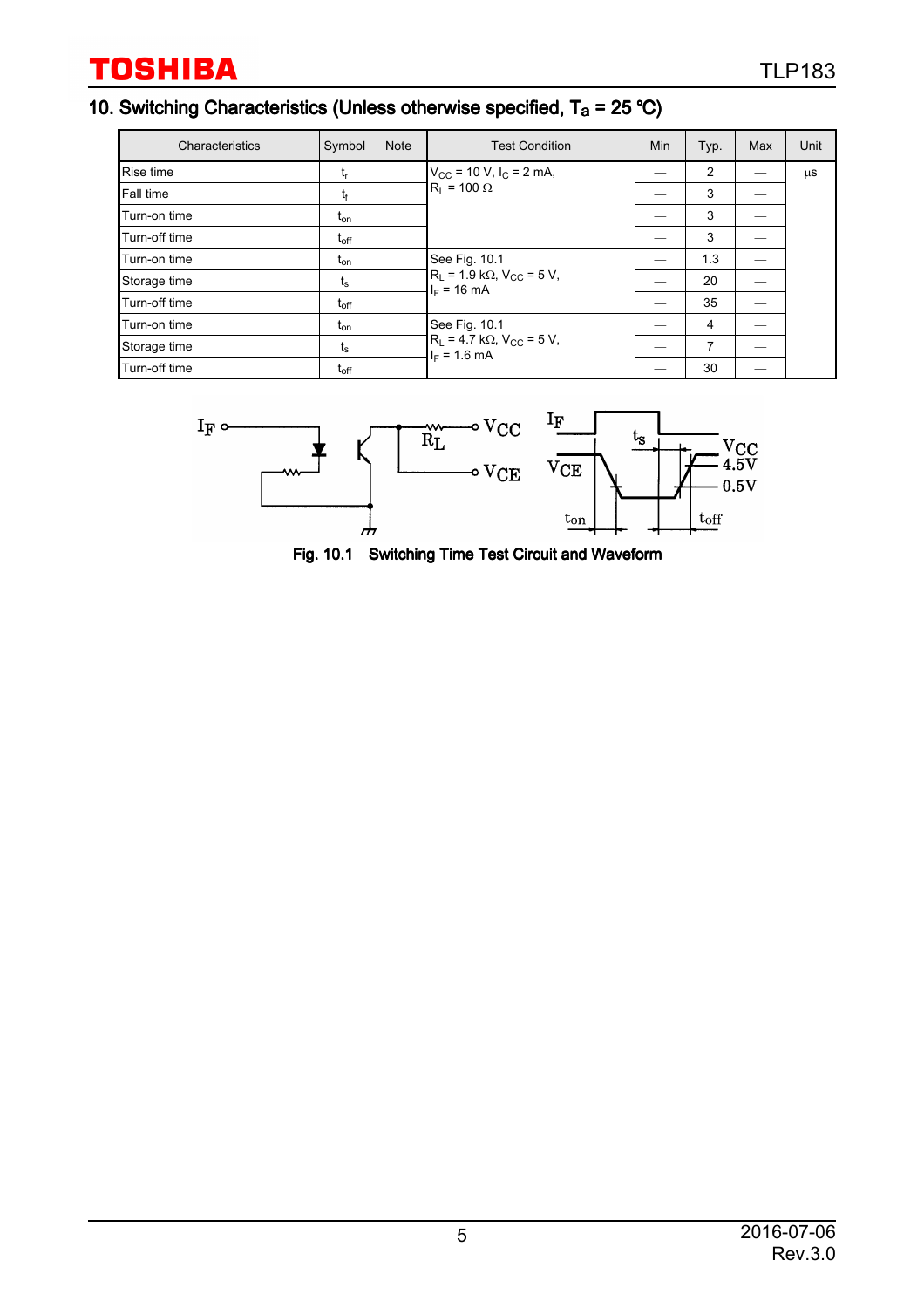### 11. Characteristics Curves (Note)

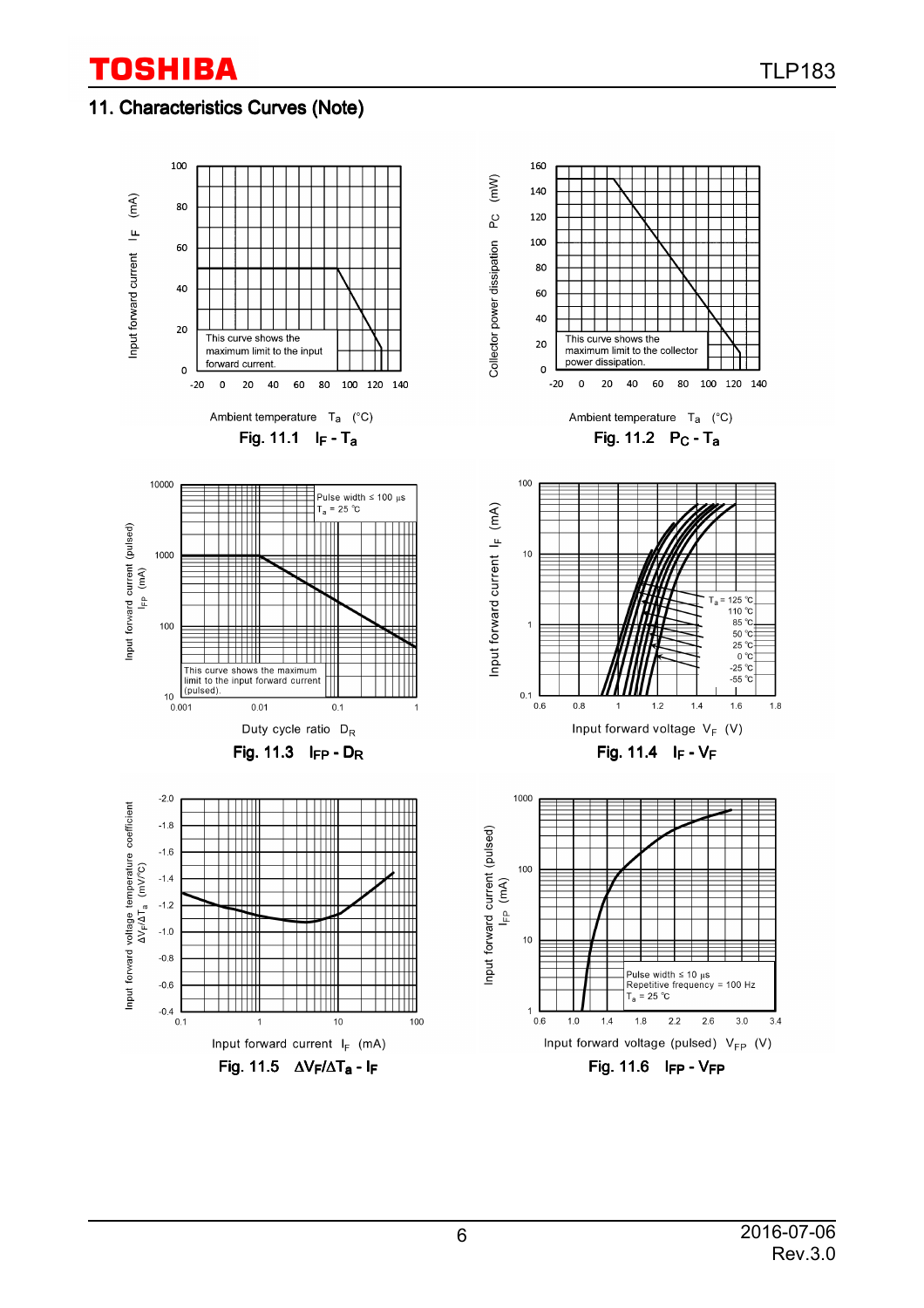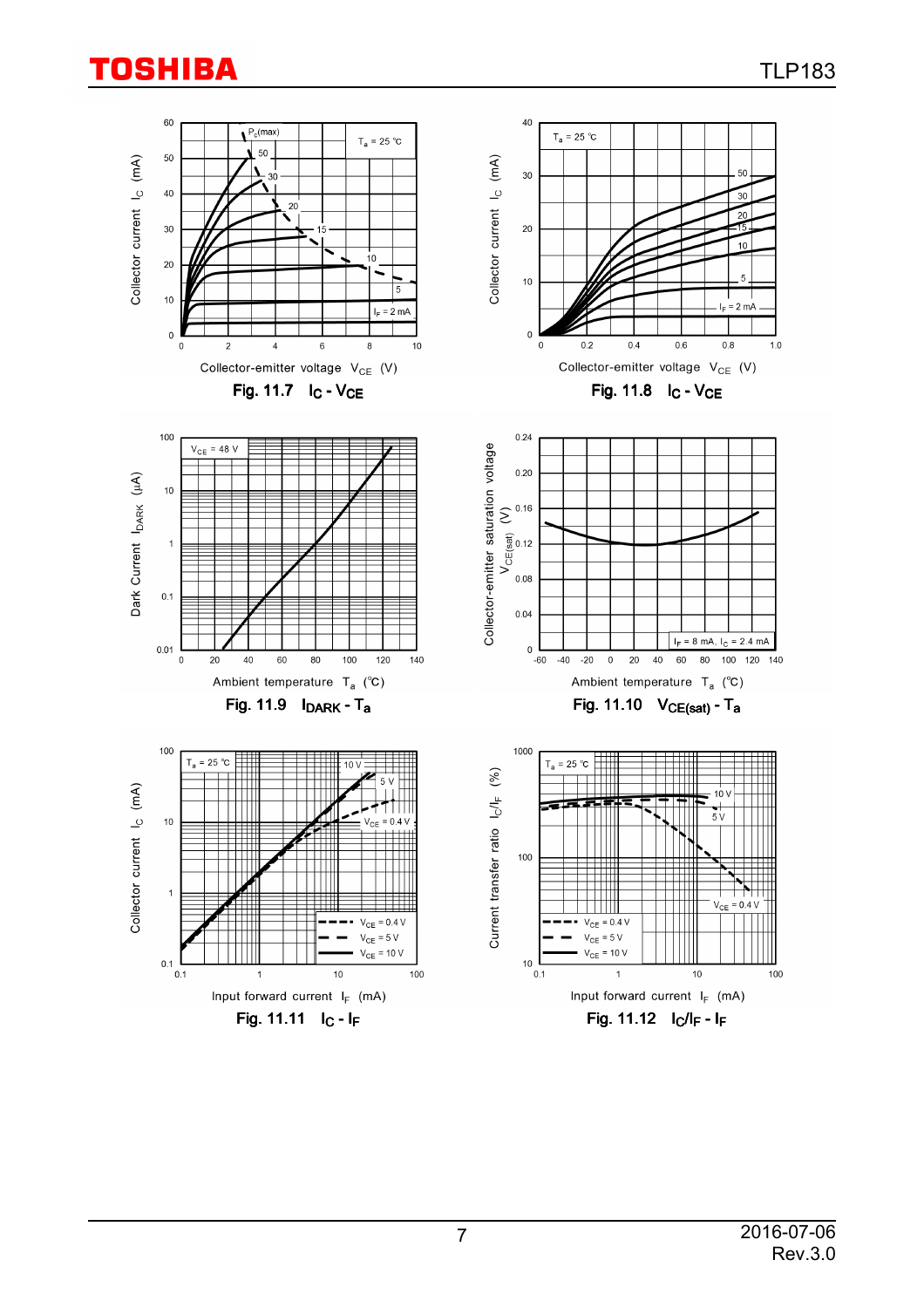



Fig. 11.15 Switching Time - Ta

Ambient temperature T<sub>a</sub> (°C)

80 100 120 140

20 40 60

 $\pmb{0}$ 

 $-60 - 40 - 20$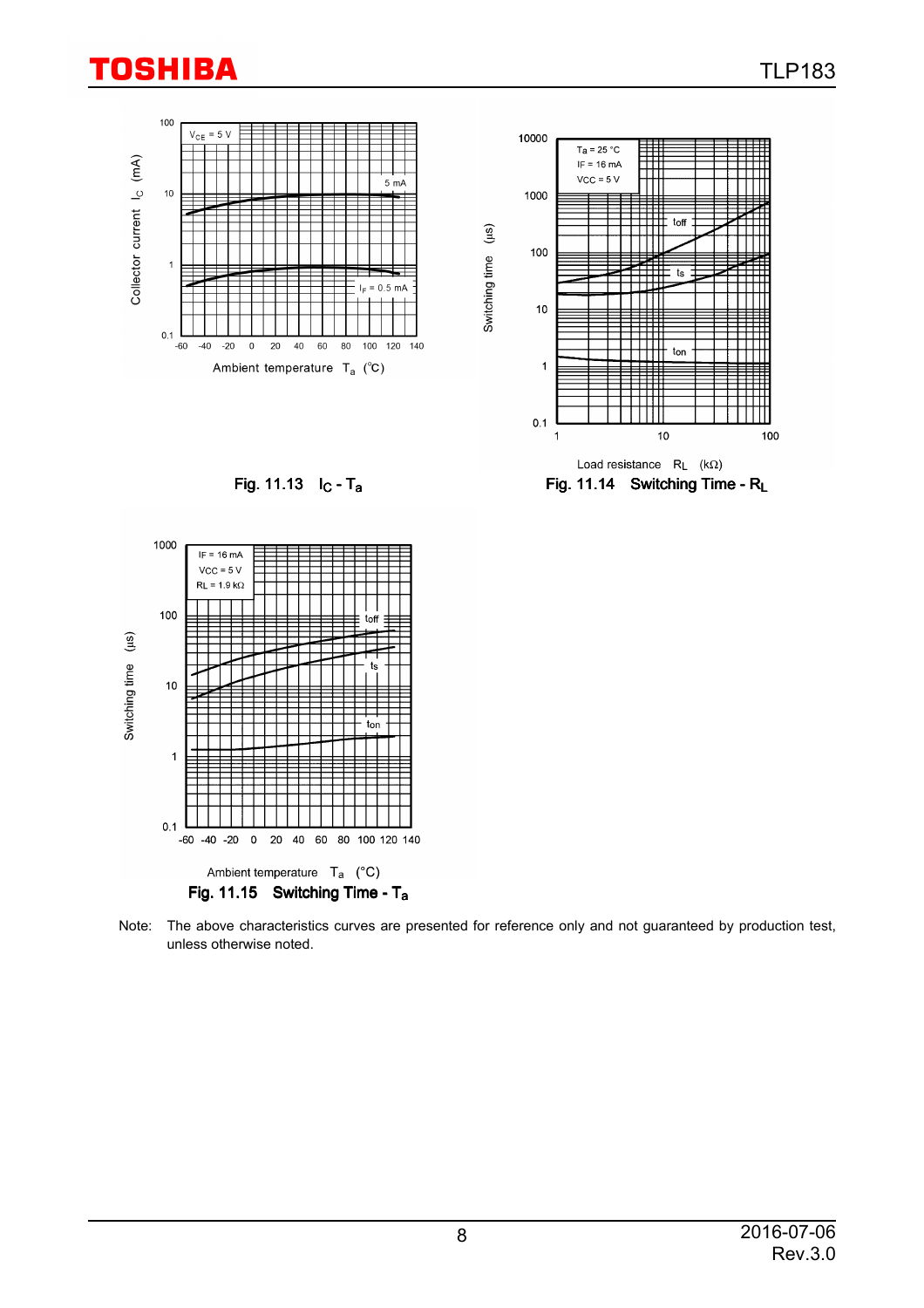## 12. Soldering and Storage

# 12.1. Precautions for Soldering

The soldering temperature should be controlled as closely as possible to the conditions shown below, irrespective of whether a soldering iron or a reflow soldering method is used.

When using soldering reflow.

The soldering temperature profile is based on the package surface temperature.

(See the figure shown below, which is based on the package surface temperature.)

Reflow soldering must be performed once or twice.

The mounting should be completed with the interval from the first to the last mountings being 2 weeks.



|                                                             | Symbol                                          | Min | Max | Unit                   |
|-------------------------------------------------------------|-------------------------------------------------|-----|-----|------------------------|
| Preheat temperature                                         | $T_{\scriptscriptstyle{\mathbf{S}}}$            | 150 | 200 | °С                     |
| Preheat time                                                | $\mathfrak{t}_{\scriptscriptstyle{\mathbf{S}}}$ | 60  | 120 | s                      |
| Ramp-up rate $(TL$ to $TP)$                                 |                                                 |     | 3   | $\mathrm{^{\circ}C/s}$ |
| Liquidus temperature                                        | Tı.                                             | 217 |     | °C                     |
| Time above T <sub>L</sub>                                   | t,                                              | 60  | 150 | s                      |
| Peak temperature                                            | Tр                                              |     | 260 | °C                     |
| Time during which $T_c$ is<br>between $(T_P - 5)$ and $T_P$ | tp                                              |     | 30  | s                      |
| Ramp-down rate $(T_P$ to $T_L$ )                            |                                                 |     | 6   | $\mathrm{^{\circ}C/s}$ |

Fig. 12.1.1 An Example of a Temperature Profile When Lead(Pb)-Free Solder Is Used

When using soldering flow

Preheat the device at a temperature of 150  $\degree$ C (package surface temperature) for 60 to 120 seconds. Mounting condition of 260 °C within 10 seconds is recommended.

Flow soldering must be performed once.

When using soldering Iron

Complete soldering within 10 seconds for lead temperature not exceeding 260  $\degree$ C or within 3 seconds not exceeding 350 °C

Heating by soldering iron must be done only once per lead.

### 12.2. Precautions for General Storage

- Avoid storage locations where devices may be exposed to moisture or direct sunlight.
- Follow the precautions printed on the packing label of the device for transportation and storage.
- Keep the storage location temperature and humidity within a range of 5  $\degree$ C to 35  $\degree$ C and 45 % to 75 %, respectively.
- Do not store the products in locations with poisonous gases (especially corrosive gases) or in dusty conditions.
- Store the products in locations with minimal temperature fluctuations. Rapid temperature changes during storage can cause condensation, resulting in lead oxidation or corrosion, which will deteriorate the solderability of the leads.
- When restoring devices after removal from their packing, use anti-static containers.
- Do not allow loads to be applied directly to devices while they are in storage.
- If devices have been stored for more than two years under normal storage conditions, it is recommended that you check the leads for ease of soldering prior to use.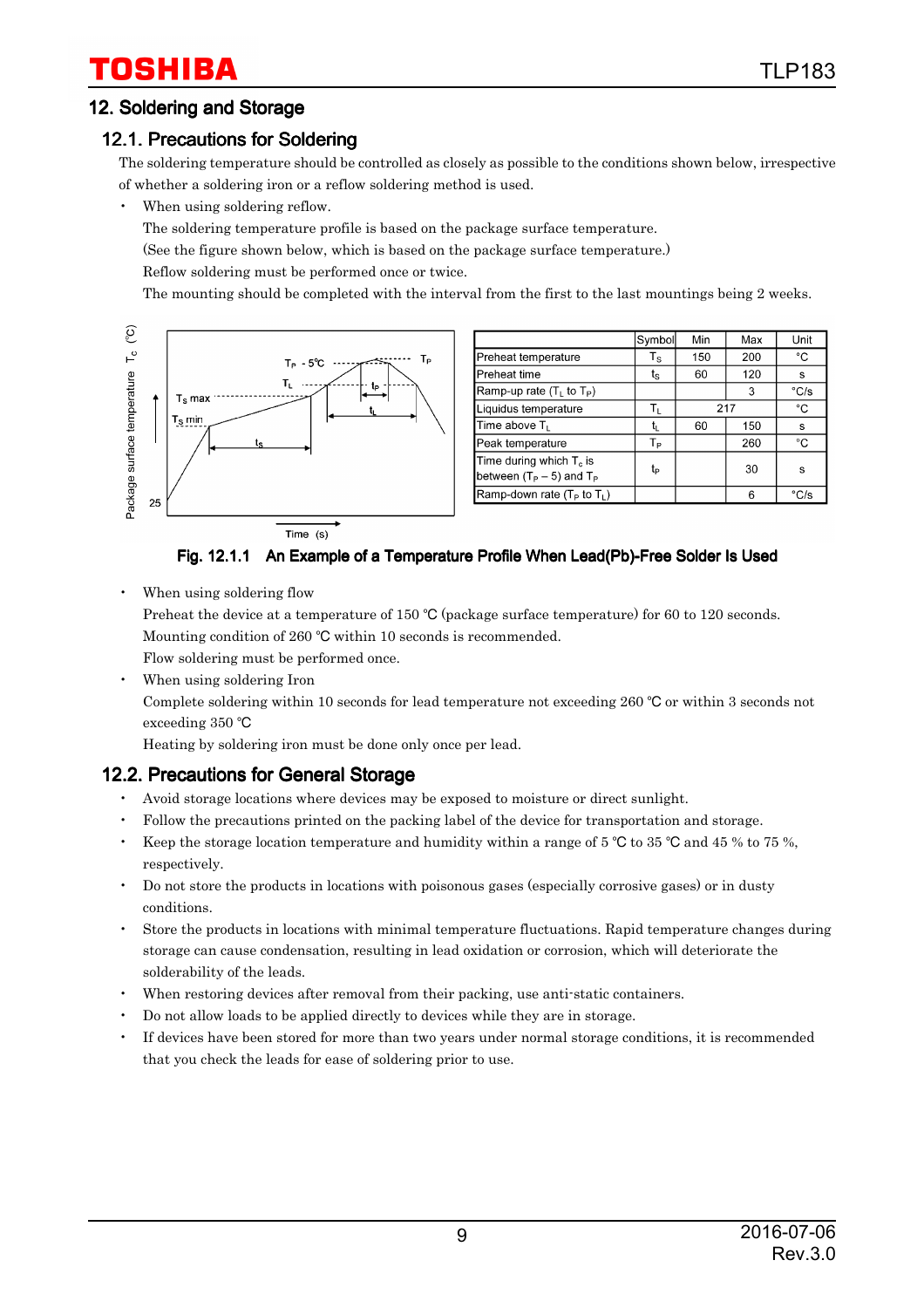## 13. Land Pattern Dimensions (for reference only)



### 14. Marking

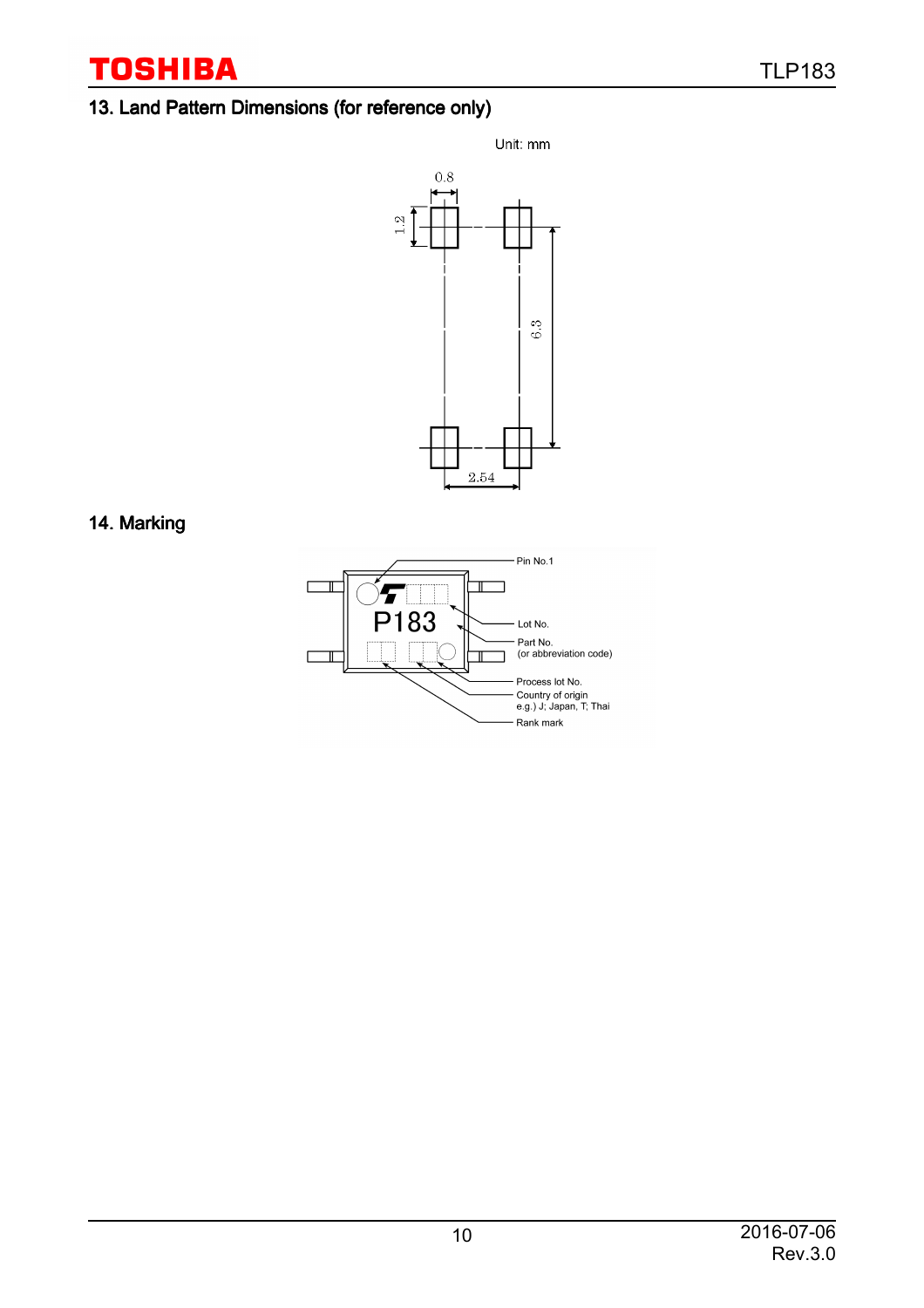### 15. EN60747-5-5 Option (V4) Specification

- Part number: TLP183 (Note 1)
- The following part naming conventions are used for the devices that have been qualified according to option (V4) of EN60747.

Example: TLP183(V4GR-TL,E(T

V4: EN60747 option

GR: CTR rank

TL: Tape type (L direction: TPL)

E: [[G]]/RoHS COMPATIBLE (Note 2)

T: Domestic ID (Country/Region of origin: Thailand)

Note 1: Use TOSHIBA standard type number for safety standard application.

#### e.g., TLP183(V4GR-TL, $E(T \rightarrow TLP183$

Note 2: Please contact your Toshiba sales representative for details on environmental information such as the product's RoHS compatibility.

RoHS is the Directive 2011/65/EU of the European Parliament and of the Council of 8 June 2011 on the restriction of the use of certain hazardous substances in electrical and electronics equipment.

| Description                                                                                                                                                                                                       | Symbol                    | Rating                                          | Unit                    |
|-------------------------------------------------------------------------------------------------------------------------------------------------------------------------------------------------------------------|---------------------------|-------------------------------------------------|-------------------------|
| Application classification                                                                                                                                                                                        |                           |                                                 |                         |
| for rated mains voltage $\leq$ 150 Vrms<br>for rated mains voltage $\leq$ 300 Vrms                                                                                                                                |                           | I-IV<br>$1 - 111$                               |                         |
| Climatic classification                                                                                                                                                                                           |                           | 55 / 125 / 21                                   |                         |
| Pollution degree                                                                                                                                                                                                  |                           | $\overline{2}$                                  |                         |
| Maximum operating insulation voltage                                                                                                                                                                              | <b>VIORM</b>              | 707                                             | Vpeak                   |
| Input to output test voltage, Method A<br>$V_{pr}$ = 1.6 $\times$ VIORM, type and sample test<br>$tp = 10$ s, partial discharge $< 5$ pC                                                                          | Vpr                       | 1131                                            | Vpeak                   |
| Input to output test voltage, Method B<br>$Vpr = 1.875 \times V$ IORM, 100 % production test<br>$tp = 1$ s, partial discharge $< 5$ pC                                                                            | Vpr                       | 1330                                            | Vpeak                   |
| Highest permissible overvoltage<br>(transient overvoltage, $tpr = 60 s$ )                                                                                                                                         | <b>V<sub>TR</sub></b>     | 6000                                            | Vpeak                   |
| Safety limiting values (max. permissible ratings in case of fault,<br>also refer to thermal derating curve)<br>current (input current $IF, Pso = 0$ )<br>power (output or total power dissipation)<br>temperature | İsi<br>Pso<br>$T_{\rm S}$ | 250<br>400<br>150                               | mA<br>mW<br>$^{\circ}C$ |
| $VIO = 500 V, Ta = 25 °C$<br>Insulation resistance<br>VIO = 500 V, Ta = 100 °C<br>$VIO = 500 V, Ta = Ts$                                                                                                          | Rsi                       | $\geq 10^{12}$<br>$\geq 10^{11}$<br>$\geq 10^9$ | Ω                       |

#### Fig. 15.1 EN60747 Insulation Characteristics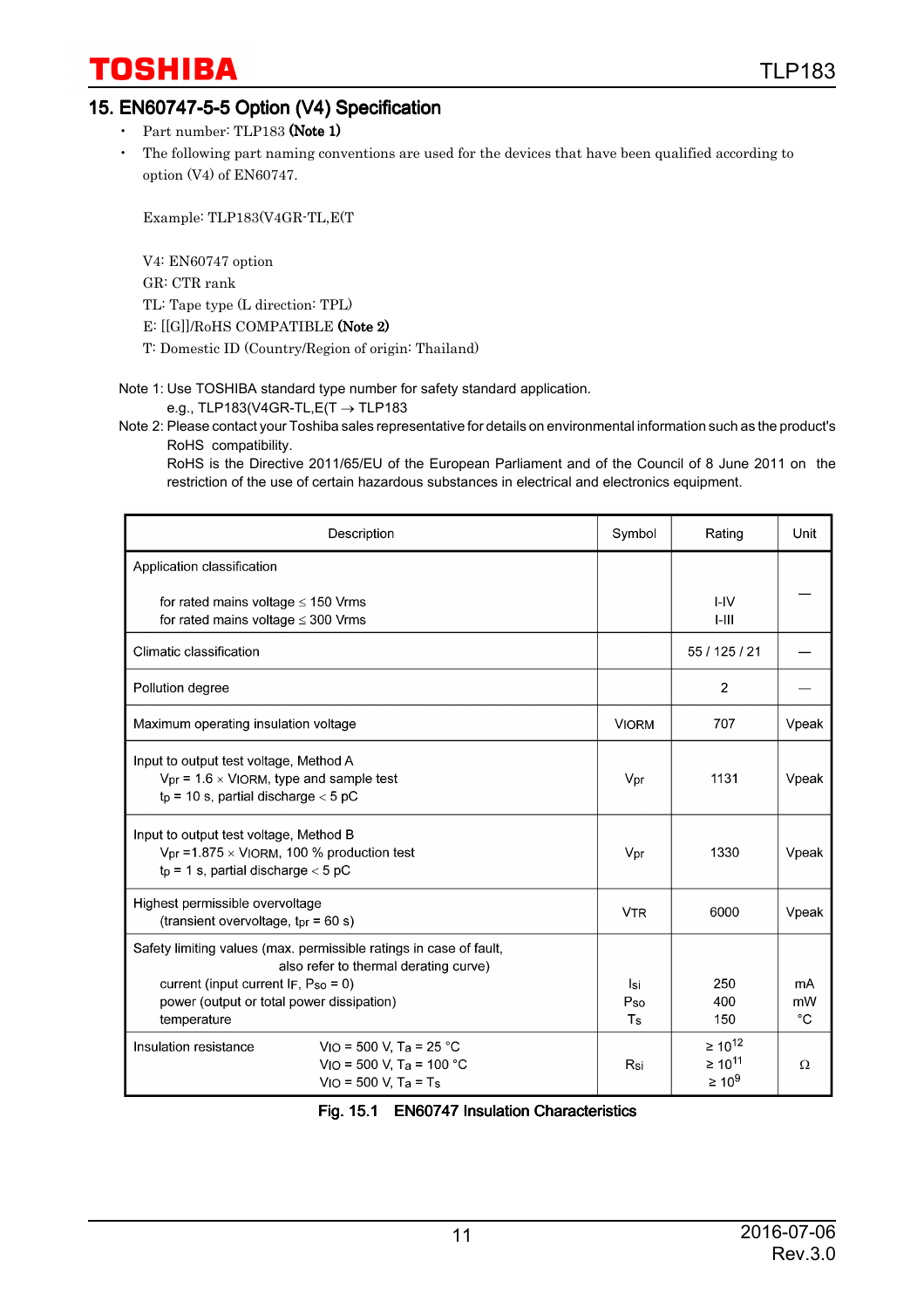| Insulation Related Parameters | Symbol | <b>TLP293</b> |
|-------------------------------|--------|---------------|
| Minimum creepage distance     | Сr     | $5.0$ mm      |
| Minimum clearance             | CI     | $5.0$ mm      |
| Minimum insulation thickness  |        | $0.4$ mm      |
| Comparative tracking index    | CTI    | 175           |

Note: This photocoupler is suitable for safe electrical isolation only within the safety limit data. Maintenance of the safety data shall be ensured by means of protective circuits.







Fig. 15.3 Marking Example (Note)

Note: The above marking is applied to the photocouplers that have been qualified according to option (V4) of EN60747.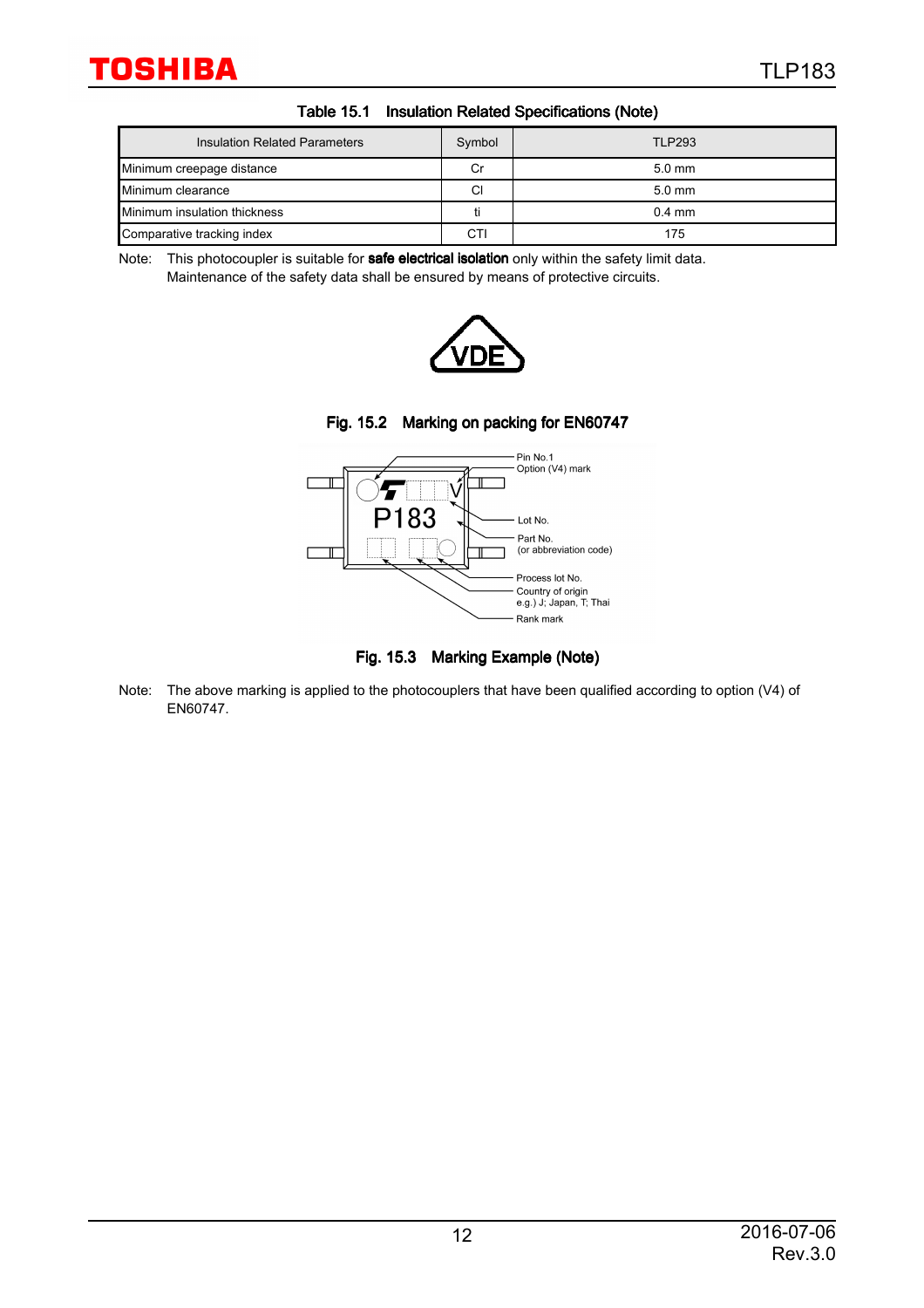| Figure                                              | 1             | Partial discharge measurement procedure according to EN60747<br>Destructive test for qualification and sampling tests. |
|-----------------------------------------------------|---------------|------------------------------------------------------------------------------------------------------------------------|
|                                                     | Method A      | VINITIAL (6 kV)                                                                                                        |
| (for type and sampling tests,<br>destructive tests) |               | ٧٨<br>$V_{pr}$ (1131 V)                                                                                                |
| $t_1, t_2$                                          | $= 1$ to 10 s | <b>VIORM (707 V)</b>                                                                                                   |
| t3, t4                                              | $= 1$ s       |                                                                                                                        |
| t <sub>p</sub> (Measuring time for                  |               |                                                                                                                        |
| partial discharge)                                  | $= 10 s$      | $\overline{0}$                                                                                                         |
| tb                                                  | $= 12$ s      | $t_3$ :<br>$t_{\rm D}$<br>t4<br>≁                                                                                      |
| tini                                                | $= 60 s$      | tb<br>t1<br>tini<br>t2 :                                                                                               |





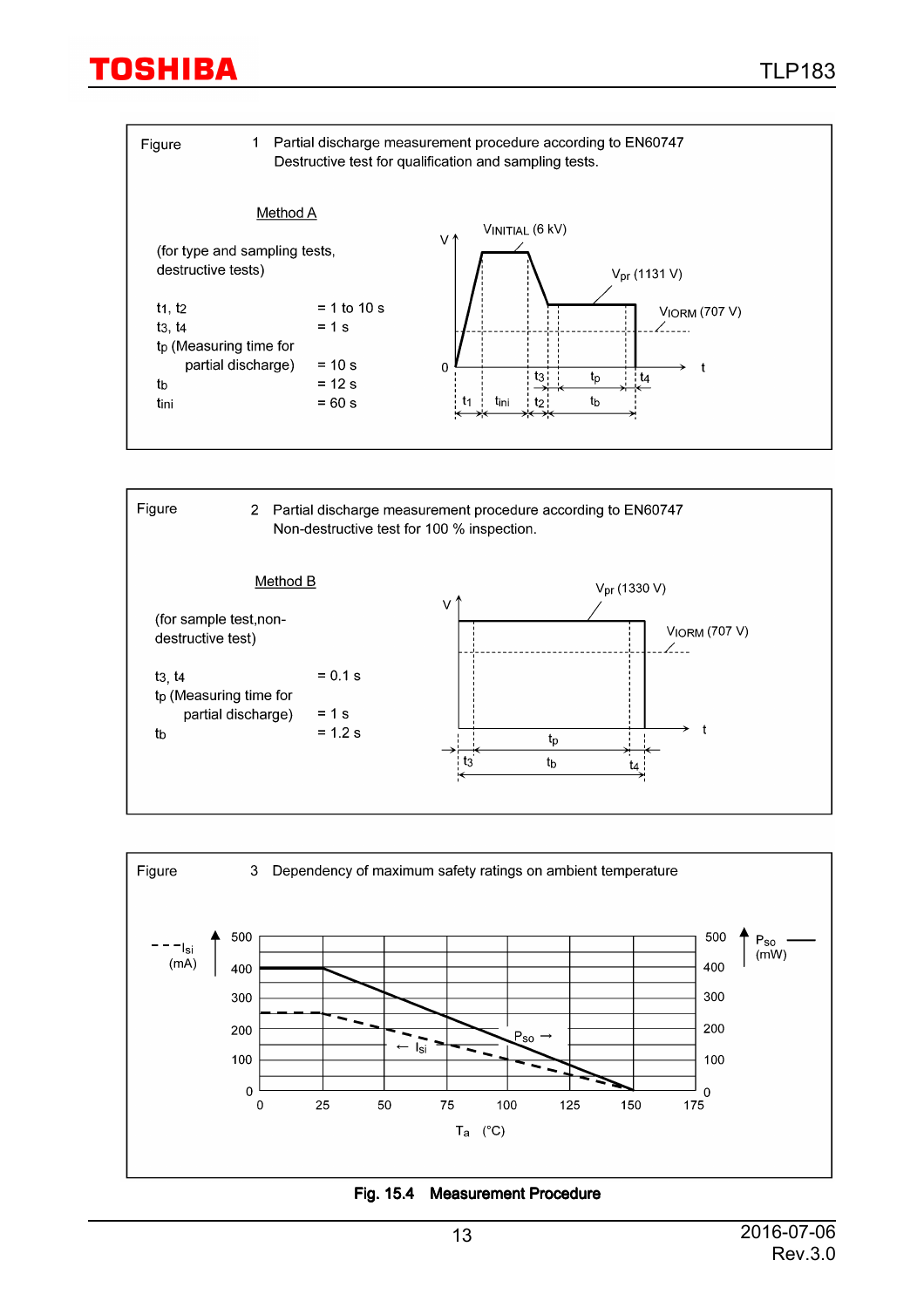#### 16. Embossed-Tape Packing (TPL), (TPR) Specification for Mini-Flat Photocouplers

#### 16.1. Applicable Package

| Package Name | <b>Product Type</b> |  |
|--------------|---------------------|--|
| ടറഭ          | Mini flat coupler   |  |

#### 16.2. Product Naming Conventions

Type of package used for shipment is denoted by a symbol suffix after a part number. The method of classification is as below.

Example) TLP183(GR-TPL,E(T

 Part number: TLP183 CTR rank: GR Tape type: TPL(L direction) [[G]]/RoHS COMPATIBLE: E (Note 1) Domestic ID (Country/Region of origin: Thailand): T

Note 1: Please contact your Toshiba sales representative for details on environmental information such as the product's RoHS compatibility.

RoHS is the Directive 2011/65/EU of the European Parliament and of the Council of 8 June 2011 on the restriction of the use of certain hazardous substances in electrical and electronics equipment.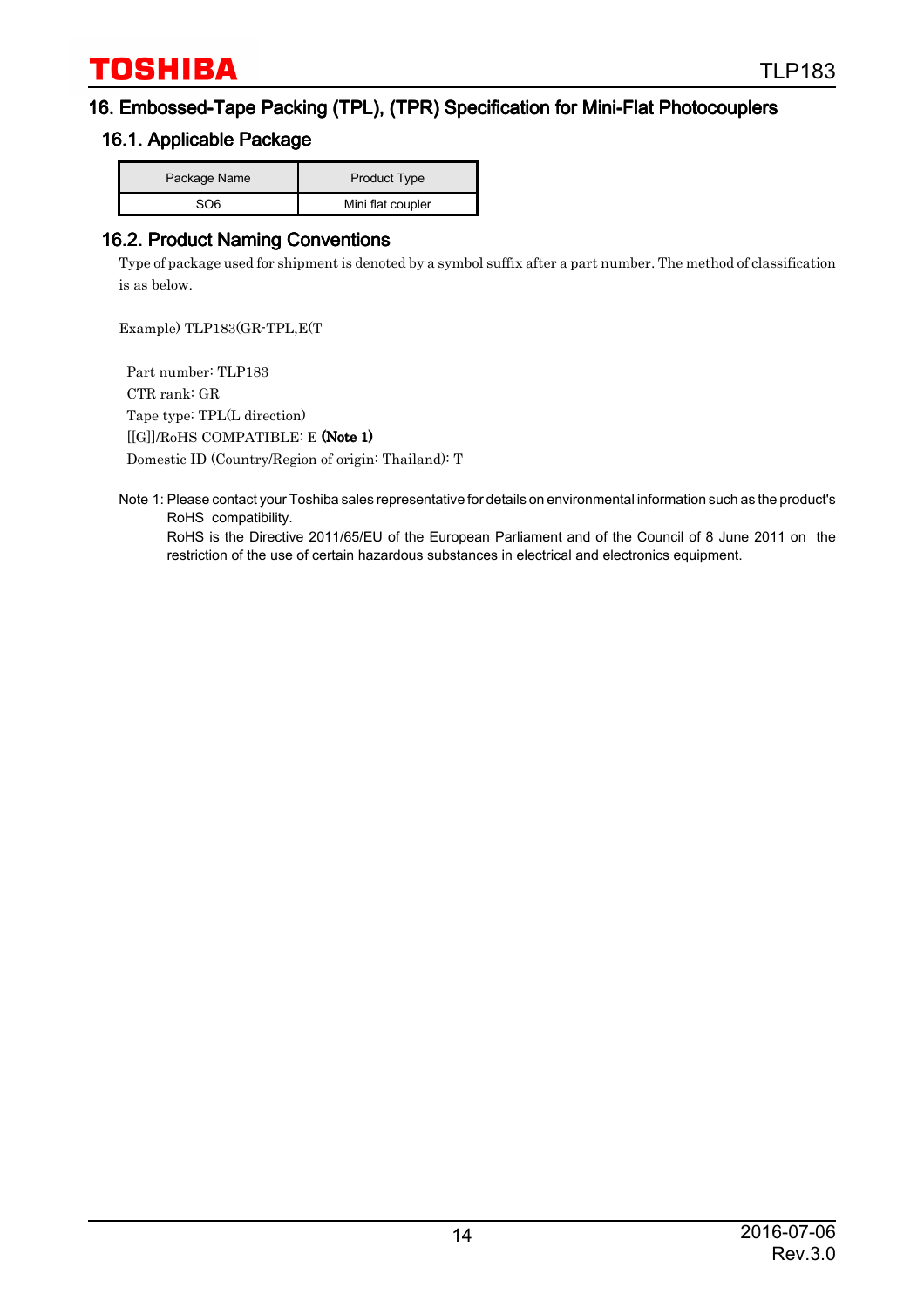### 16.3. Tape Dimensions Specification

| Tape Type | <b>Division</b> | <b>Packing Amount</b><br>(A unit per reel) |
|-----------|-----------------|--------------------------------------------|
| TPı       | L direction     | 3000                                       |
| TPR       | R direction     | 3000                                       |

# 16.3.1. Orientation of Device in Relation to Direction of Feed

Device orientation in the carrier cavities as shown in the following figure.



User direction of feed  $\rightarrow$ 

L direction





R direction

Fig. 16.3.1.1 Device Orientation

## 16.3.2. Packing Quantity

3000 pcs per reel

# 16.3.3. Empty Cavities

| Characteristics                                       | Criterion                | <b>Remarks</b>                                                              |
|-------------------------------------------------------|--------------------------|-----------------------------------------------------------------------------|
| Occurrences of 2 or more<br>successive empty cavities | 0 device.                | Within any given 40-mm section of tape, not including leader<br>and trailer |
| Single empty cavity                                   | 6 devices (max) per reel | Not including leader and trailer                                            |

## 16.3.4. Tape Leader and Trailer

The start end of the tape has 50 or more empty cavities. The hub end of the tape has 50 or more empty cavities and 2 empty turns for a cover tape.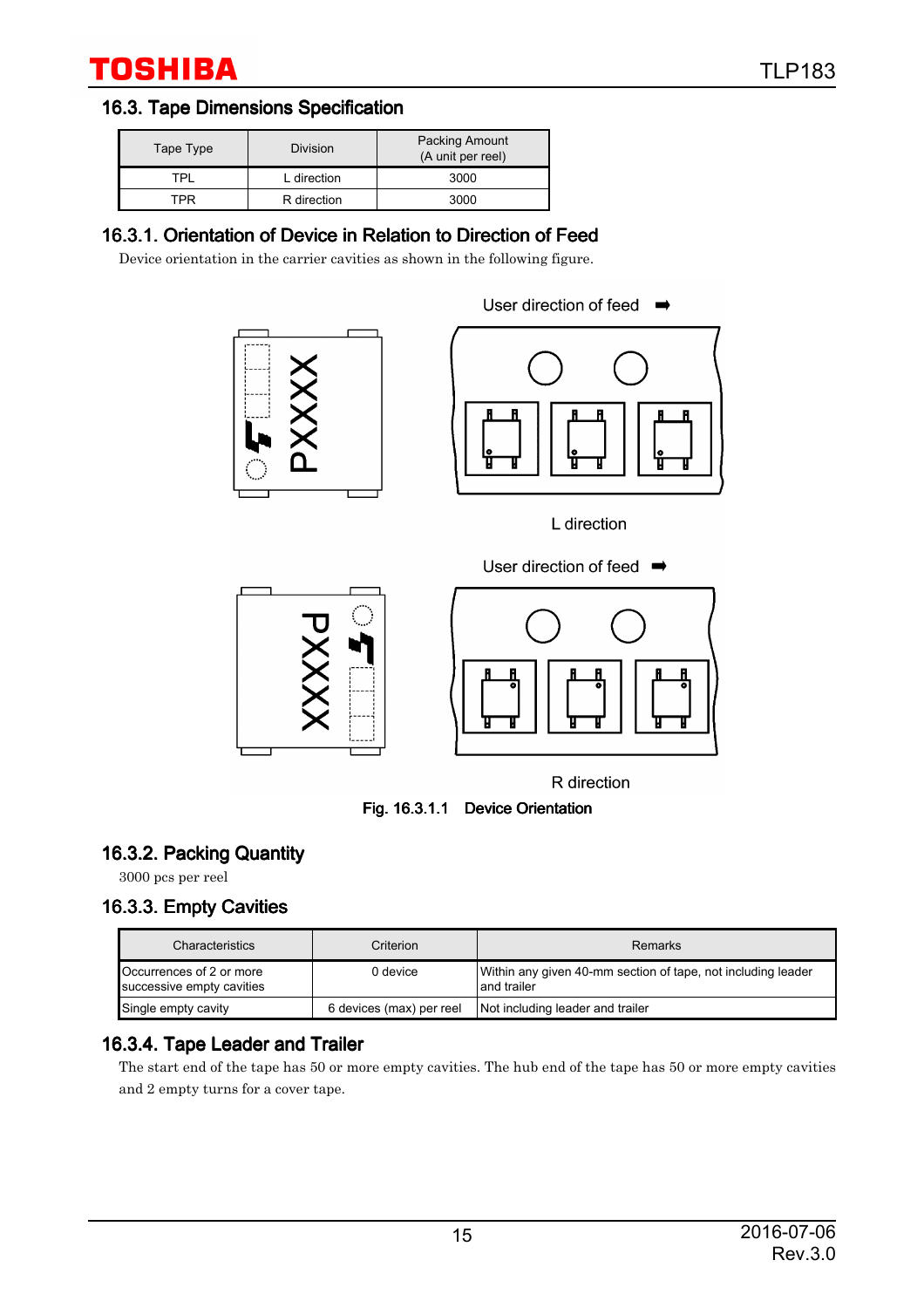### 16.3.5. Tape Dimensions

 $\mathsf{K}_0$ 

2.6

Internal space

Tape material: Plastic (for protection against static electricity)



| Fig. 16.3.5.1 Tape dimensions |  |
|-------------------------------|--|
|-------------------------------|--|

| Symbol | Dimension | Remark                                                       |
|--------|-----------|--------------------------------------------------------------|
| А      | 4.0       |                                                              |
| B      | 7.6       |                                                              |
|        | 5.5       | Center line of embossed cavity and sprocket hole             |
|        | 1.75      | Distance between tape edge and sprocket hole center          |
|        | 8.0       | Cumulative error +0.1/-0.3 (max) per 10 empty cavities holes |
| G      | 4.0       | Cumulative error +0.1/-0.3 (max) per 10 sprocket holes       |

| Table 16.3.5.1 | Tape Dimensions (unit: mm, tolerance: ±0.1) |  |  |  |
|----------------|---------------------------------------------|--|--|--|
|----------------|---------------------------------------------|--|--|--|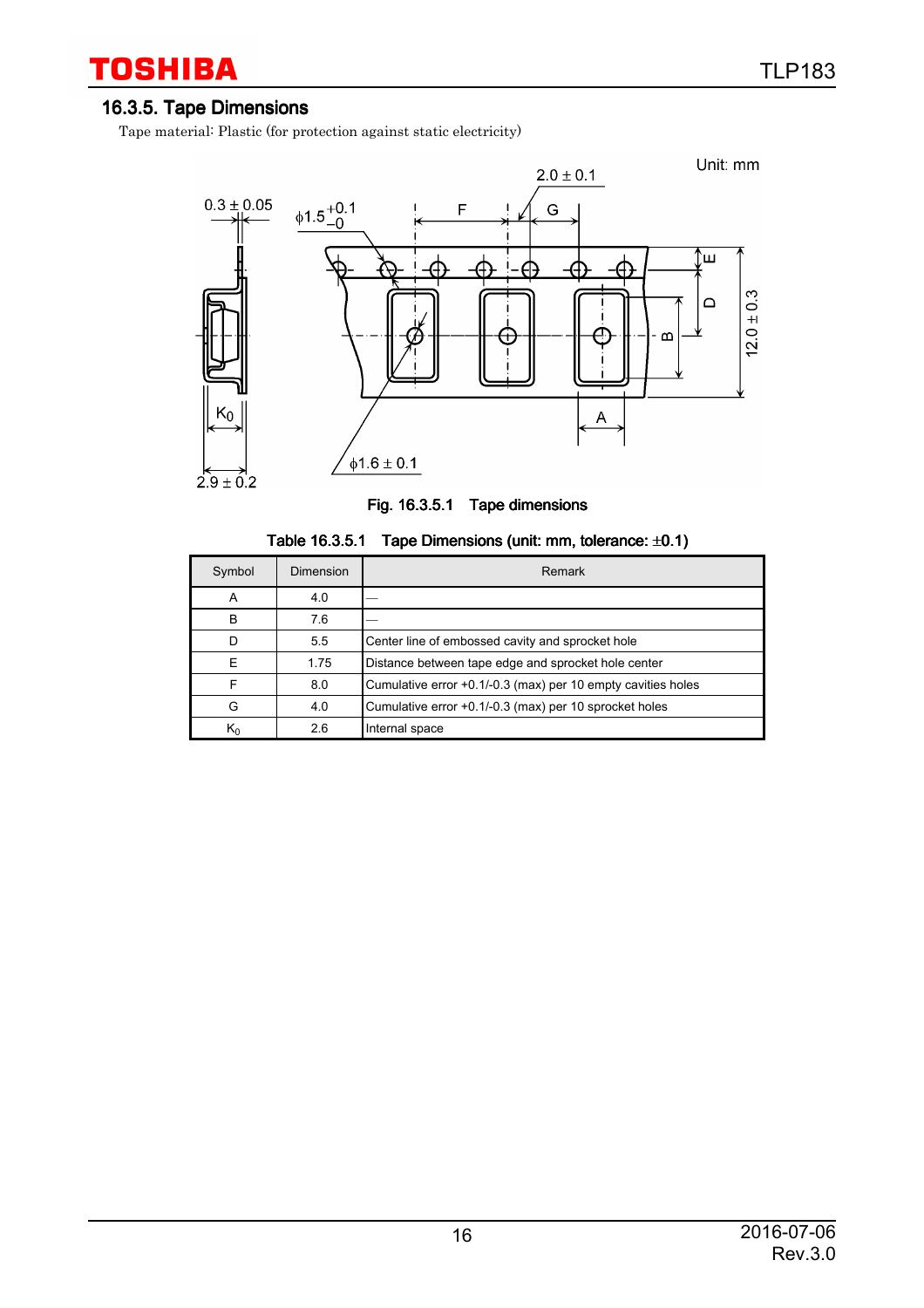# 16.3.6. Reel Specification

Material: Plastic

**TOSHIBA** 



Fig. 16.3.6.1 Reel Dimensions

| Table 16.3.6.1 Reel Dimensions (unit: |
|---------------------------------------|
| mm)                                   |

| ,              |                                |  |
|----------------|--------------------------------|--|
| Symbol         | Dimension                      |  |
| А              | $\phi$ 330 $\pm$ 2             |  |
| в              | $\phi$ 80 ± 1 / $\phi$ 100 ± 1 |  |
| C              | $\phi$ 13 ± 0.5                |  |
| E.             | $2.0 \pm 0.5$                  |  |
| י י            | $4.0 \pm 0.5$                  |  |
| W1             | $13.5 \pm 0.5$                 |  |
| W <sub>2</sub> | $17.5 \pm 1.0$                 |  |

## 16.4. Packing (Note)

Either one reel or ten reels of photocouplers are packed in a shipping carton.





Note: Taping reel diameter: φ330 ± 2 mm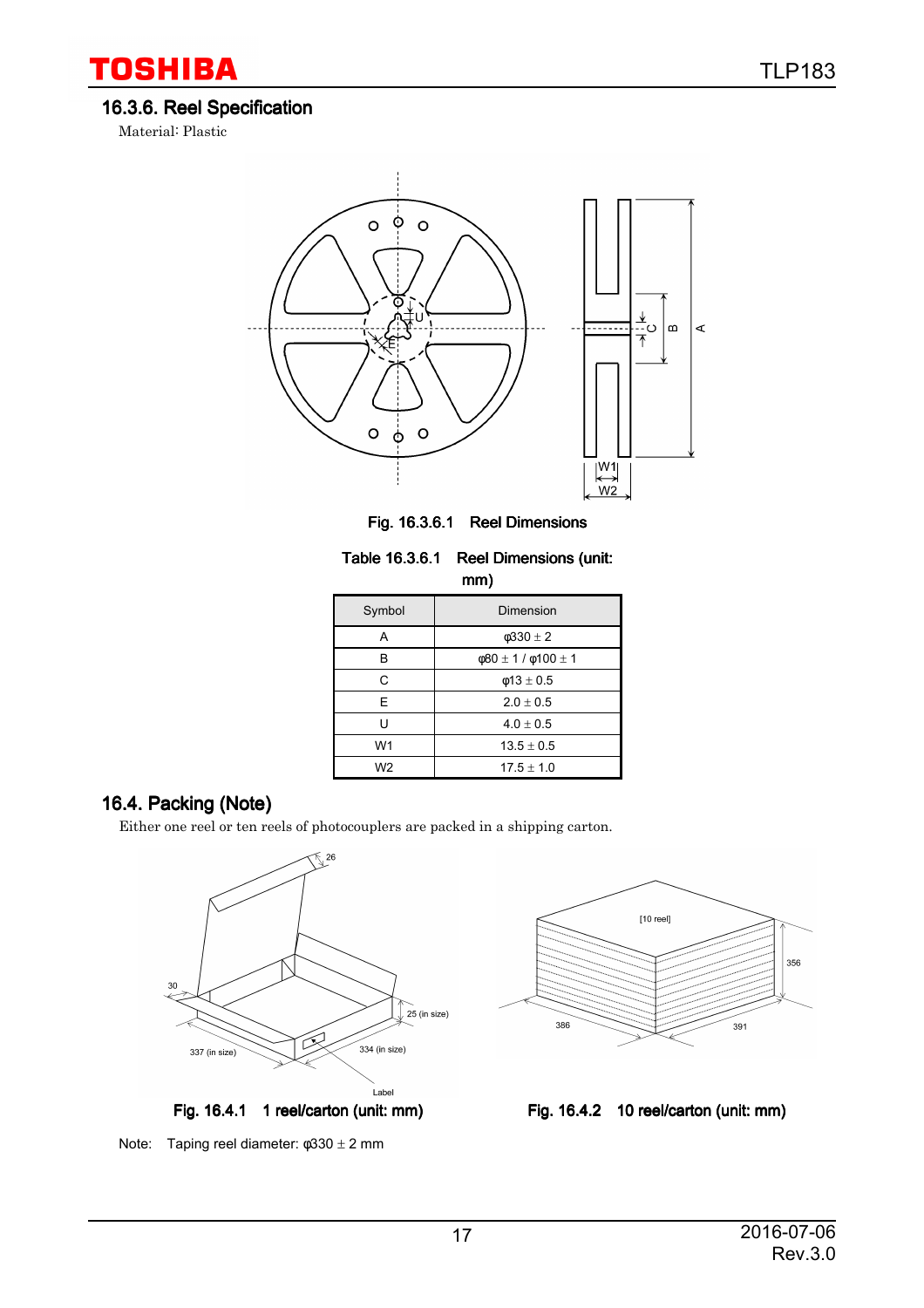#### 16.5. Label Format

(1) Carton: The label provides the part number, quantity, lot number, the Toshiba logo, etc.

(2) Reel: The label provides the part number, the taping name, quantity, lot number, etc.

#### 16.6. Ordering Information

When placing an order, please specify the part number, CTR rank, tape type and quantity as shown in the following example.

Example) TLP183(GR-TPL,E(T 6000 pcs

 Part number: TLP183 CTR rank: GR Tape type: TPL (L direction) [[G]]/RoHS COMPATIBLE: E (Note 1) Domestic ID (Country/Region of origin: Thailand): T Quantity (must be a multiple of 3000): 6000 pcs

Note 1: Please contact your Toshiba sales representative for details on environmental information such as the product's RoHS compatibility. RoHS is the Directive 2011/65/EU of the European Parliament and of the Council of 8 June 2011 on the restriction of the use of certain hazardous substances in electrical and electronics equipment.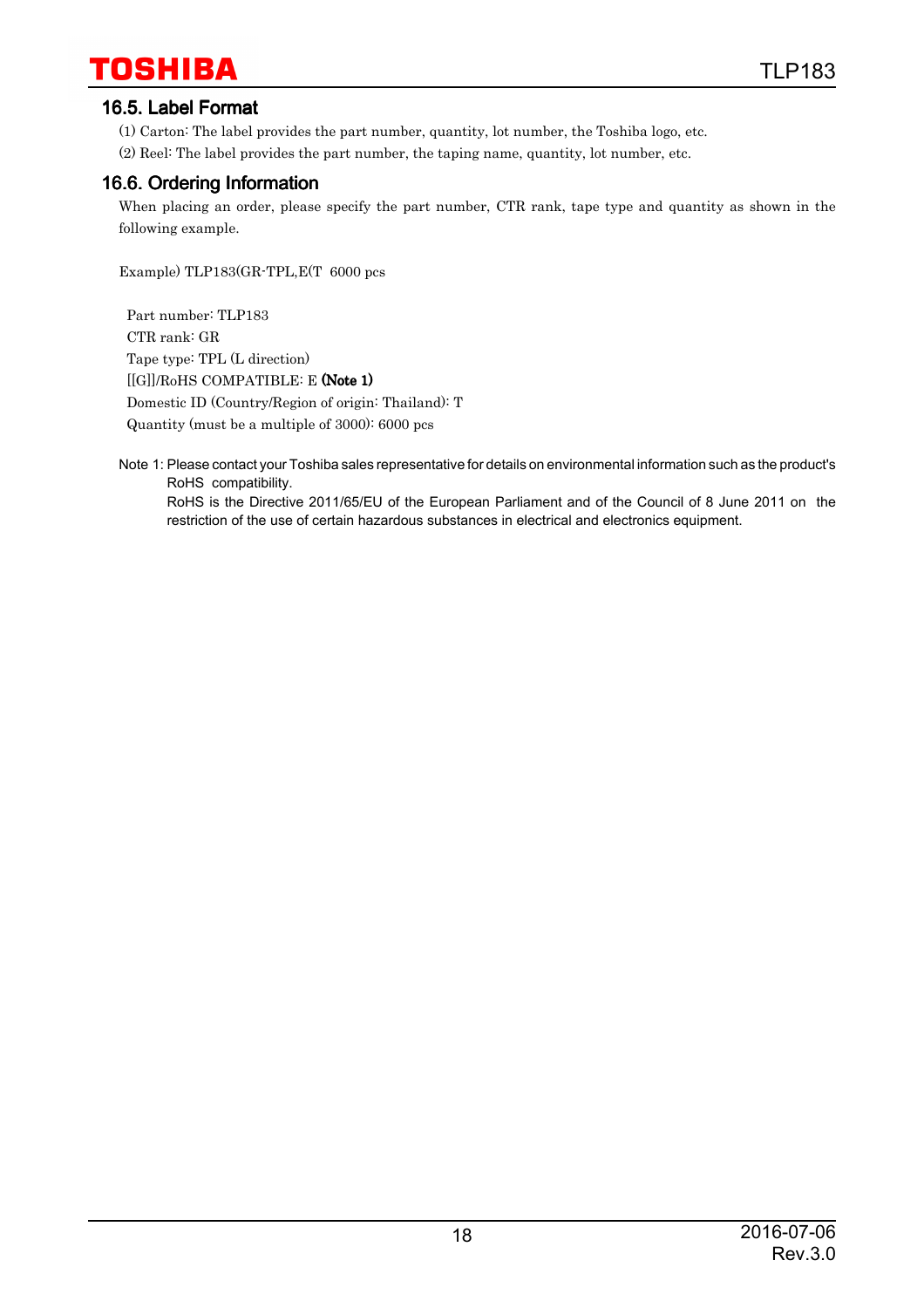

## Package Dimensions

TLP183

Unit: mm



Weight: 0.08 g (typ.)

Package Name(s)

TOSHIBA: 11-4M1S